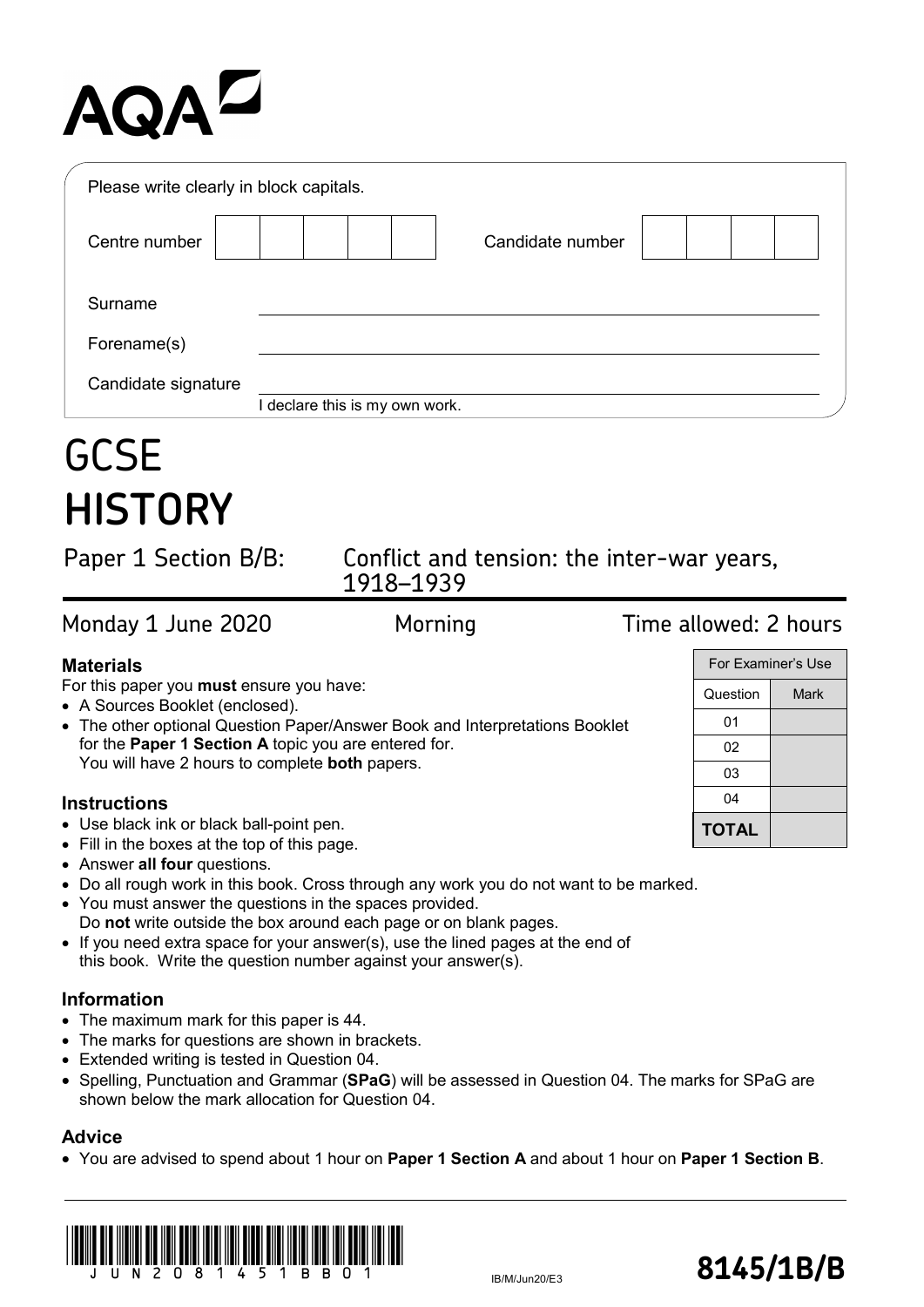|                             | Answer all four questions.                                        |           | Do not<br>outside<br>bo> |
|-----------------------------|-------------------------------------------------------------------|-----------|--------------------------|
|                             | Study Source A in the Sources Booklet.                            |           |                          |
| $\mathbf{0}$<br>$\mathbf 1$ | Source A is critical of the Munich Agreement. How do you know?    |           |                          |
|                             | Explain your answer using Source A and your contextual knowledge. | [4 marks] |                          |
|                             |                                                                   |           |                          |
|                             |                                                                   |           |                          |
|                             |                                                                   |           |                          |
|                             |                                                                   |           |                          |
|                             |                                                                   |           |                          |
|                             |                                                                   |           |                          |
|                             |                                                                   |           |                          |
|                             |                                                                   |           |                          |
|                             |                                                                   |           |                          |
|                             |                                                                   |           |                          |
|                             |                                                                   |           |                          |
|                             |                                                                   |           |                          |
|                             |                                                                   |           |                          |
|                             |                                                                   |           | 4                        |
|                             |                                                                   |           |                          |



*Do not write outside the*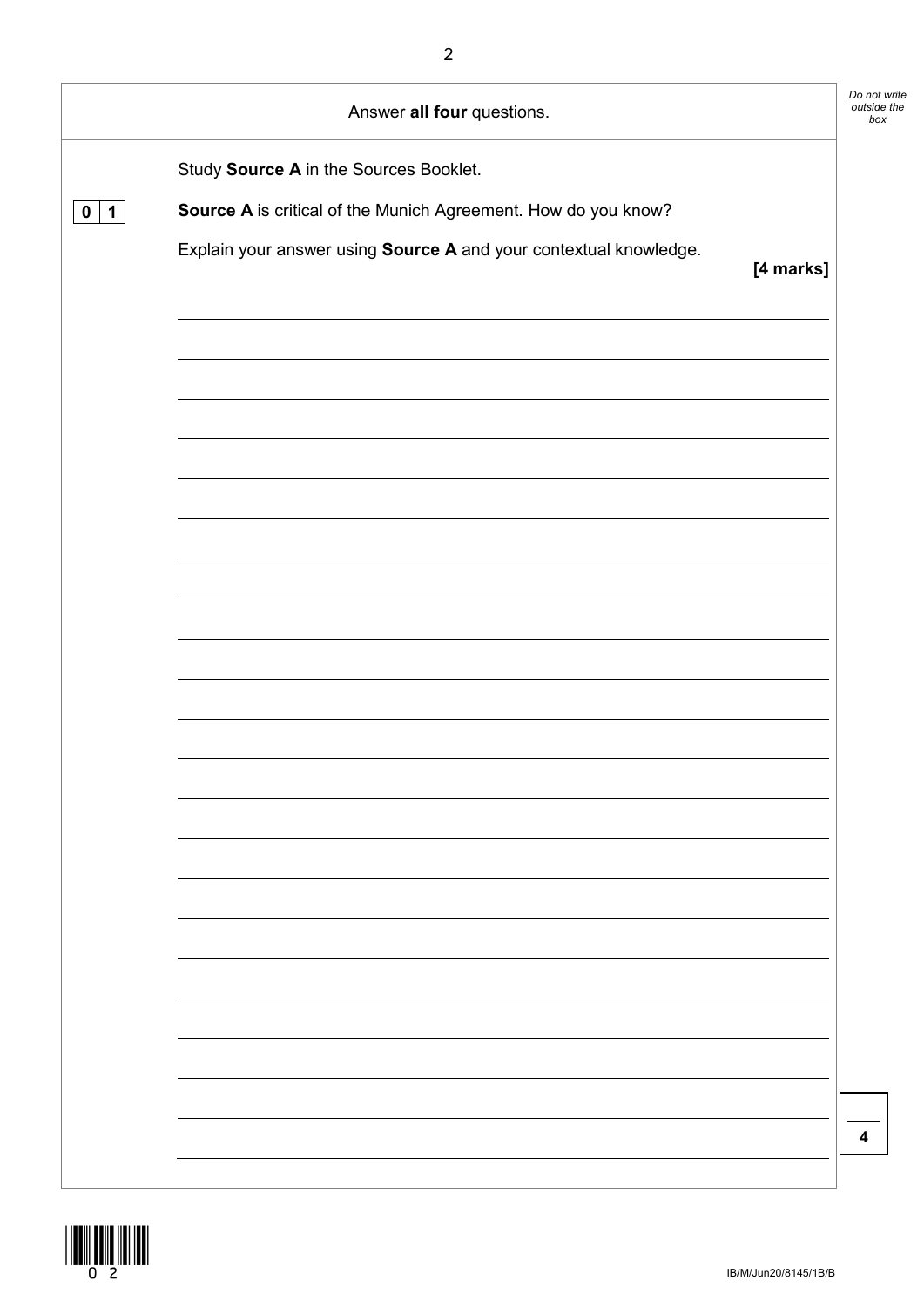|                                   | Study Sources B and C in the Sources Booklet.                                                     | Do not write<br>outside the<br>box |
|-----------------------------------|---------------------------------------------------------------------------------------------------|------------------------------------|
| $\vert$ 2 $\vert$<br>$\mathbf{0}$ | How useful are Sources B and C to an historian studying the remilitarisation of the<br>Rhineland? |                                    |
|                                   | Explain your answer using Sources B and C and your contextual knowledge.                          |                                    |
|                                   | [12 marks]                                                                                        |                                    |
|                                   |                                                                                                   |                                    |
|                                   |                                                                                                   |                                    |
|                                   |                                                                                                   |                                    |
|                                   |                                                                                                   |                                    |
|                                   |                                                                                                   |                                    |
|                                   |                                                                                                   |                                    |
|                                   |                                                                                                   |                                    |
|                                   |                                                                                                   |                                    |
|                                   |                                                                                                   |                                    |
|                                   |                                                                                                   |                                    |
|                                   |                                                                                                   |                                    |
|                                   |                                                                                                   |                                    |
|                                   |                                                                                                   |                                    |
|                                   |                                                                                                   |                                    |
|                                   |                                                                                                   |                                    |
|                                   |                                                                                                   |                                    |
|                                   |                                                                                                   |                                    |
|                                   |                                                                                                   |                                    |
|                                   |                                                                                                   |                                    |
|                                   |                                                                                                   |                                    |
|                                   |                                                                                                   |                                    |
|                                   |                                                                                                   |                                    |
|                                   |                                                                                                   |                                    |
|                                   |                                                                                                   |                                    |



**Turn over ►**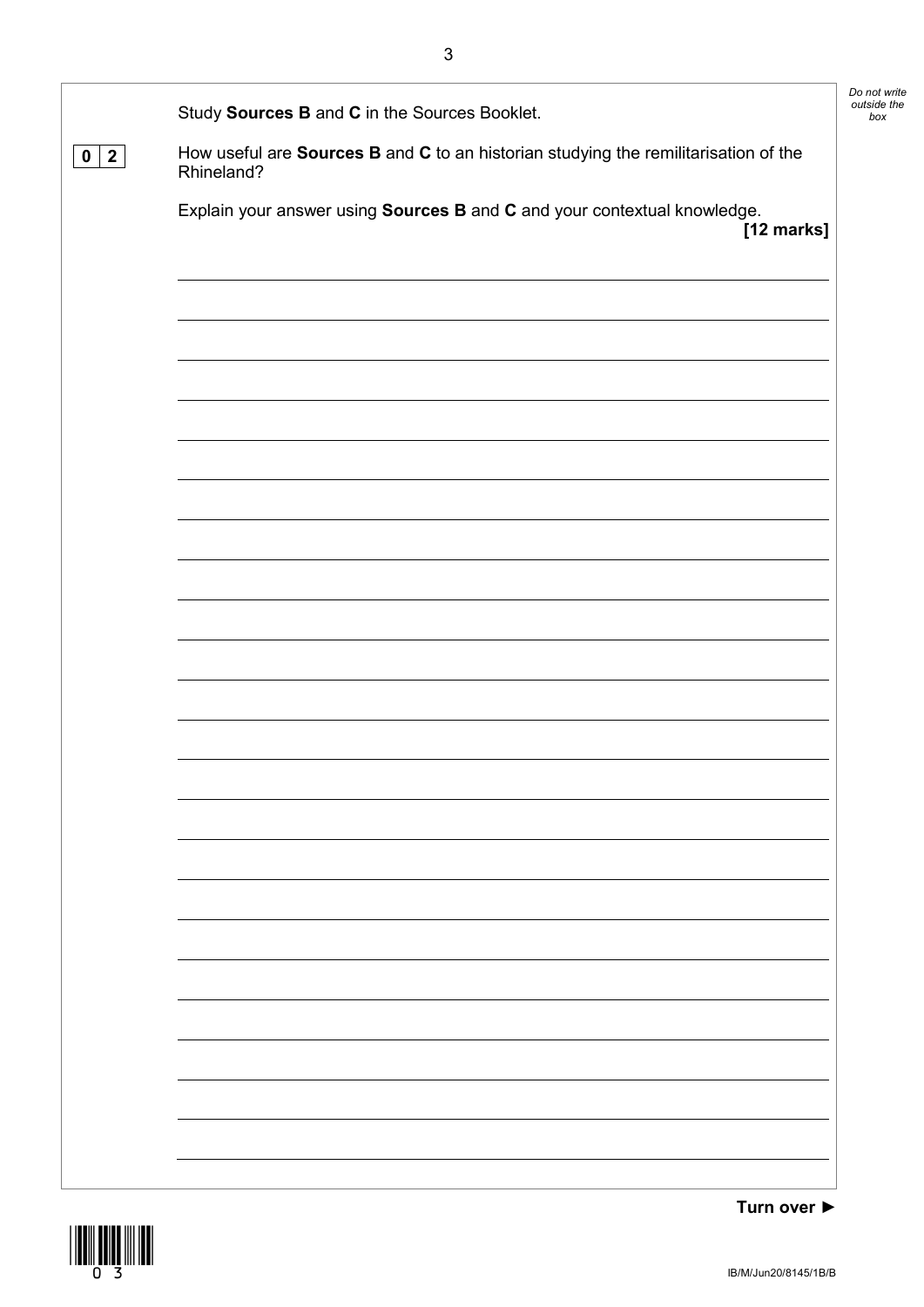



*box*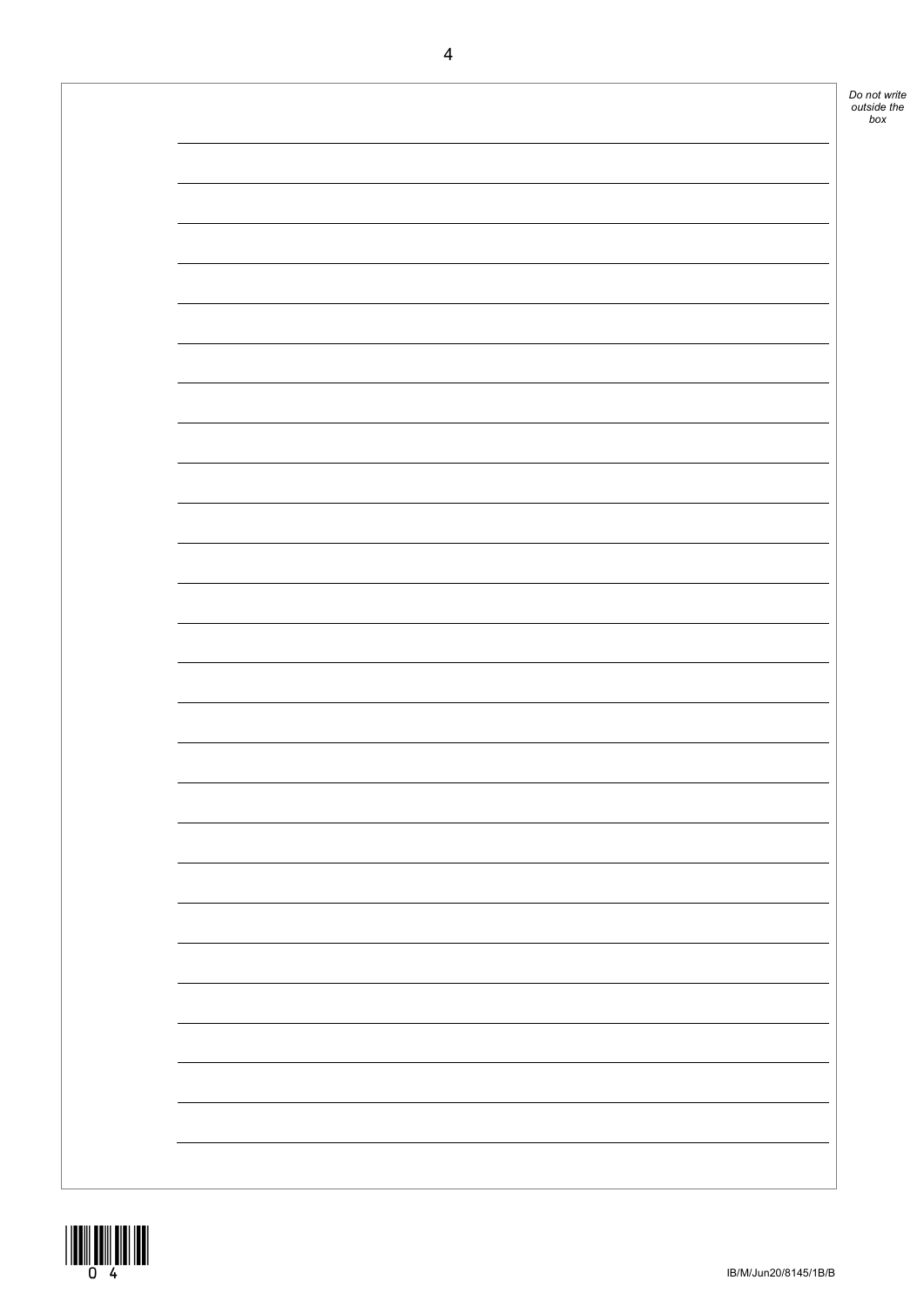| Extra space |
|-------------|
|             |
|             |
|             |
|             |
|             |
|             |
|             |
|             |
|             |
|             |
|             |
|             |
|             |
|             |
|             |
|             |

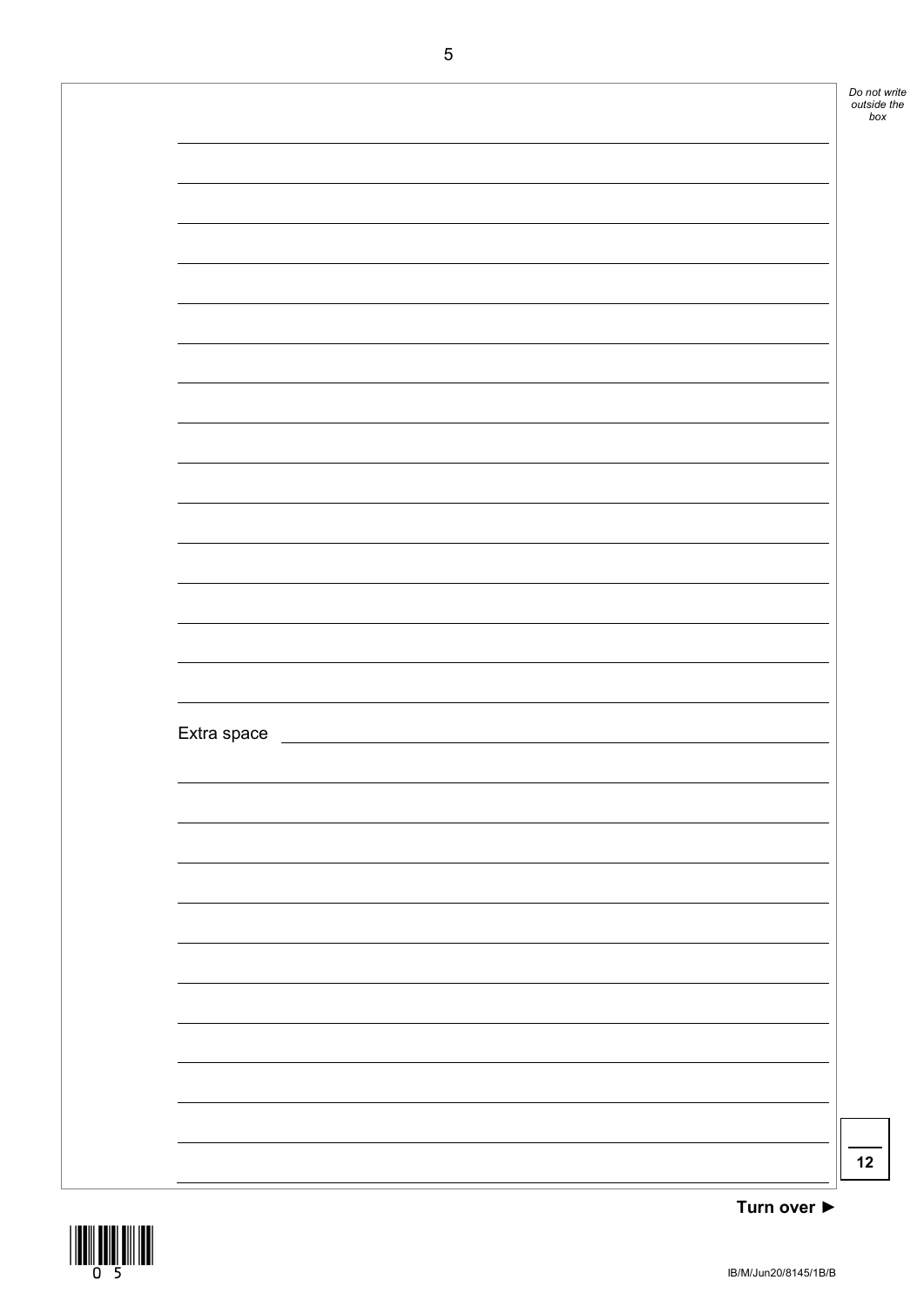| 3<br>$\mathbf 0$ | Write an account of how events in Abyssinia in 1935-36 affected the<br>League of Nations. |           | Do not write<br>outside the<br>box |
|------------------|-------------------------------------------------------------------------------------------|-----------|------------------------------------|
|                  |                                                                                           | [8 marks] |                                    |
|                  |                                                                                           |           |                                    |
|                  |                                                                                           |           |                                    |
|                  |                                                                                           |           |                                    |
|                  |                                                                                           |           |                                    |
|                  |                                                                                           |           |                                    |
|                  |                                                                                           |           |                                    |
|                  |                                                                                           |           |                                    |
|                  |                                                                                           |           |                                    |
|                  |                                                                                           |           |                                    |
|                  |                                                                                           |           |                                    |
|                  |                                                                                           |           |                                    |
|                  |                                                                                           |           |                                    |
|                  |                                                                                           |           |                                    |
|                  |                                                                                           |           |                                    |
|                  |                                                                                           |           |                                    |
|                  |                                                                                           |           |                                    |
|                  |                                                                                           |           |                                    |
|                  |                                                                                           |           |                                    |
|                  |                                                                                           |           |                                    |

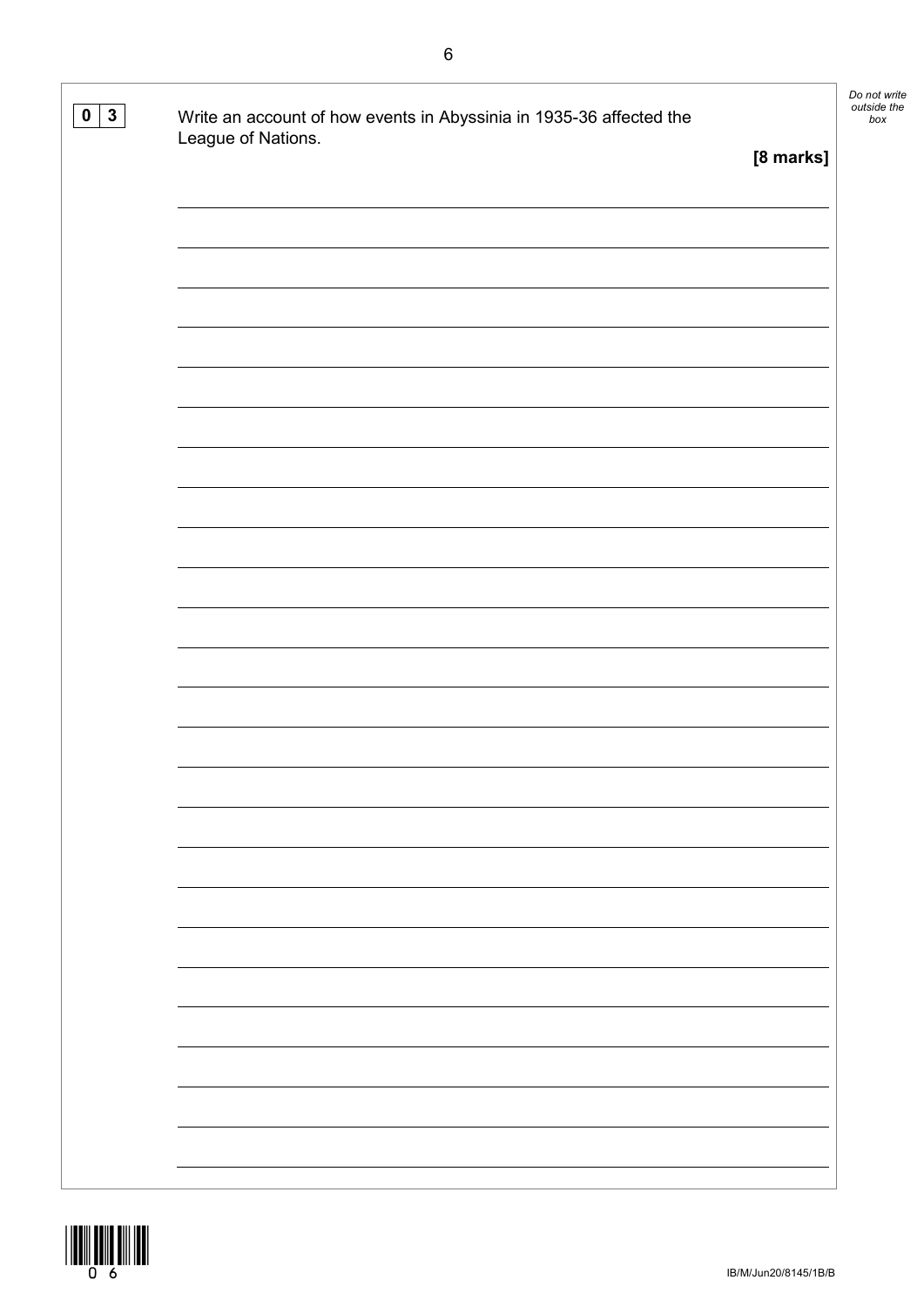|                                                                   | Do not write<br>outside the<br>box |
|-------------------------------------------------------------------|------------------------------------|
|                                                                   |                                    |
|                                                                   |                                    |
|                                                                   |                                    |
|                                                                   |                                    |
|                                                                   |                                    |
|                                                                   |                                    |
|                                                                   |                                    |
|                                                                   |                                    |
|                                                                   |                                    |
|                                                                   |                                    |
|                                                                   |                                    |
|                                                                   |                                    |
|                                                                   |                                    |
| Extra space<br><u> 1980 - John Stein, Amerikaansk politiker (</u> |                                    |
|                                                                   |                                    |
|                                                                   |                                    |
|                                                                   |                                    |
|                                                                   |                                    |
|                                                                   |                                    |
|                                                                   |                                    |
|                                                                   |                                    |
|                                                                   |                                    |
|                                                                   |                                    |
|                                                                   |                                    |
|                                                                   |                                    |
|                                                                   |                                    |
|                                                                   |                                    |
|                                                                   |                                    |
|                                                                   |                                    |
|                                                                   | 8                                  |
|                                                                   |                                    |

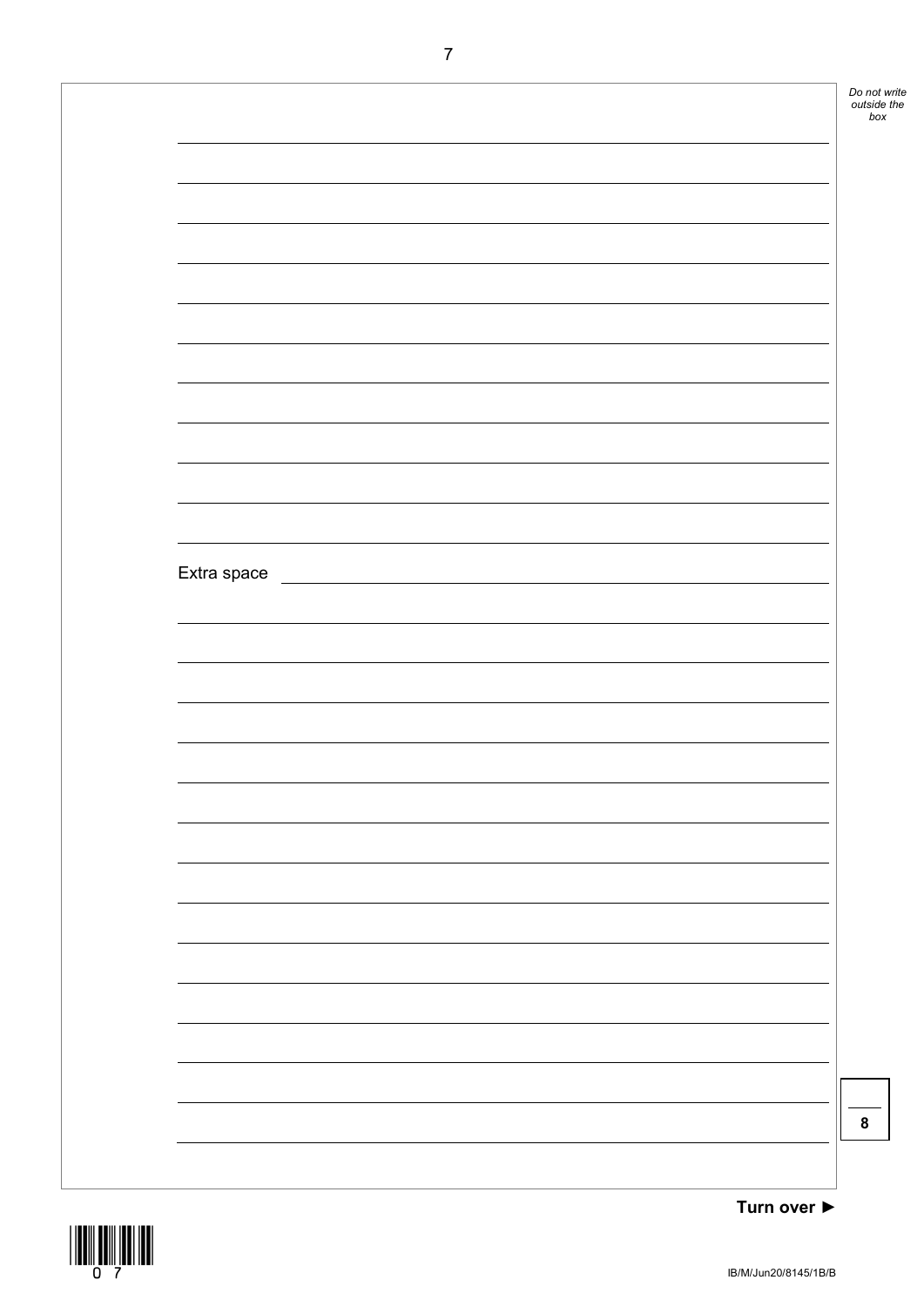| $\overline{\mathbf{4}}$<br>$\mathbf 0$ | 'The payment of reparations was the main reason Germany objected to the<br>Treaty of Versailles.' | Do not write<br>outside the<br>box |
|----------------------------------------|---------------------------------------------------------------------------------------------------|------------------------------------|
|                                        | How far do you agree with this statement?                                                         |                                    |
|                                        | Explain your answer.                                                                              |                                    |
|                                        | [16 marks]<br>[SPaG 4 marks]                                                                      |                                    |
|                                        |                                                                                                   |                                    |
|                                        |                                                                                                   |                                    |
|                                        |                                                                                                   |                                    |
|                                        |                                                                                                   |                                    |
|                                        |                                                                                                   |                                    |
|                                        |                                                                                                   |                                    |
|                                        |                                                                                                   |                                    |
|                                        |                                                                                                   |                                    |
|                                        |                                                                                                   |                                    |
|                                        |                                                                                                   |                                    |
|                                        |                                                                                                   |                                    |
|                                        |                                                                                                   |                                    |
|                                        |                                                                                                   |                                    |
|                                        |                                                                                                   |                                    |
|                                        |                                                                                                   |                                    |
|                                        |                                                                                                   |                                    |
|                                        |                                                                                                   |                                    |
|                                        |                                                                                                   |                                    |
|                                        |                                                                                                   |                                    |
|                                        |                                                                                                   |                                    |
|                                        |                                                                                                   |                                    |
|                                        |                                                                                                   |                                    |
|                                        |                                                                                                   |                                    |
|                                        |                                                                                                   |                                    |

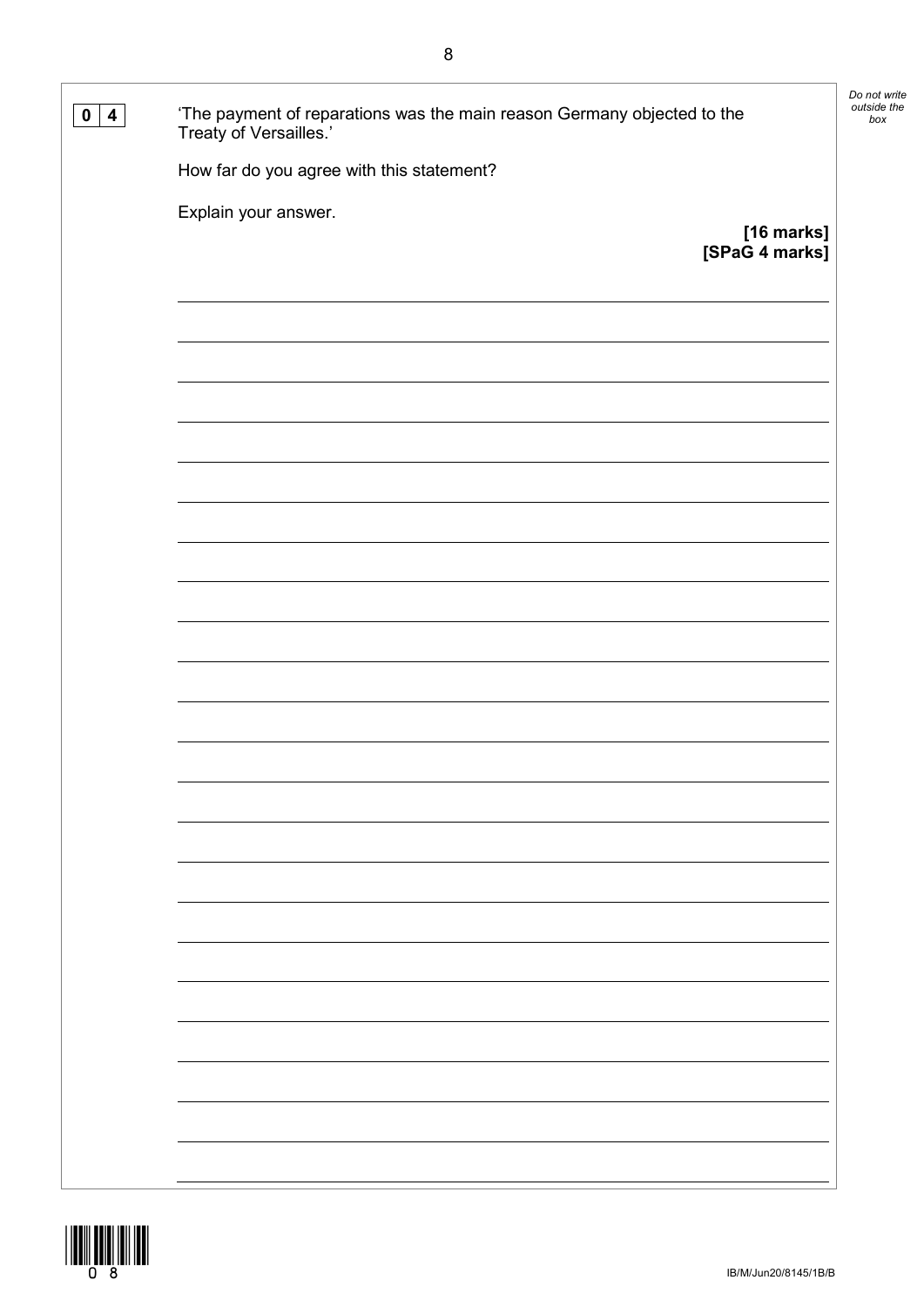

**Turn over ►**

*box*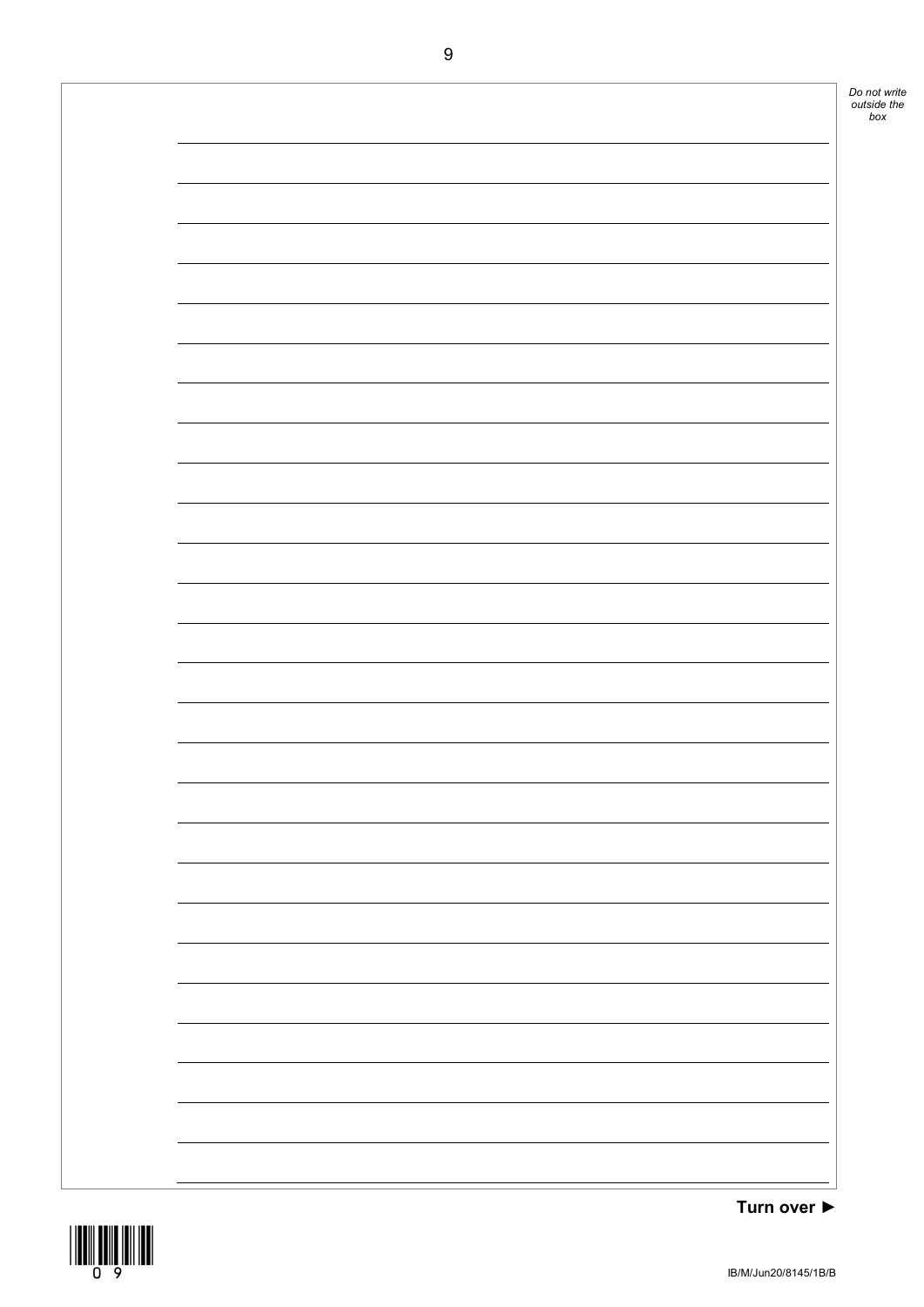



*box*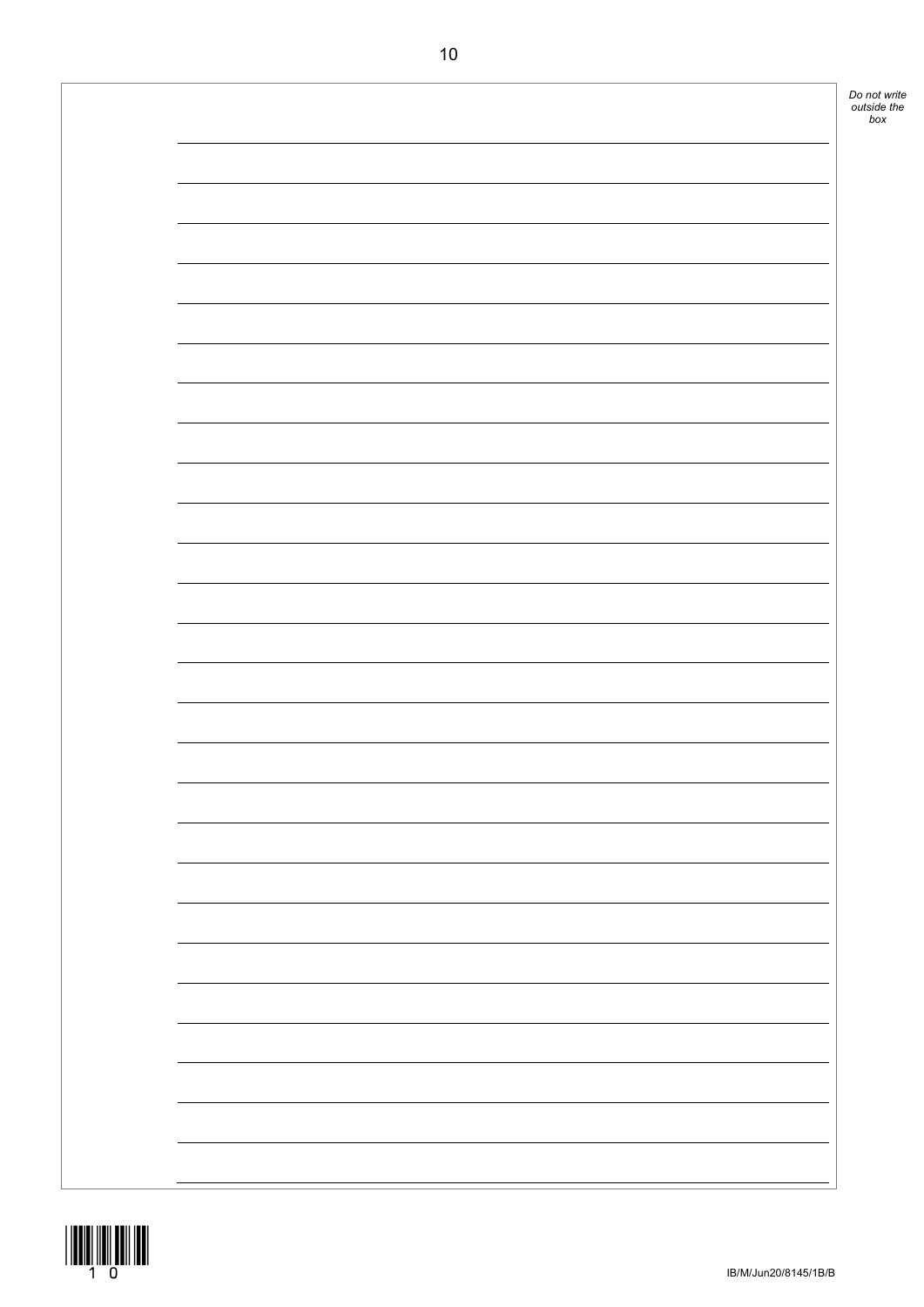| Extra space |  |  |
|-------------|--|--|
|             |  |  |
|             |  |  |
|             |  |  |
|             |  |  |
|             |  |  |
|             |  |  |
|             |  |  |
|             |  |  |
|             |  |  |
|             |  |  |
|             |  |  |
|             |  |  |
|             |  |  |
|             |  |  |
|             |  |  |
|             |  |  |
|             |  |  |
|             |  |  |
|             |  |  |
|             |  |  |
|             |  |  |
|             |  |  |
|             |  |  |
|             |  |  |
|             |  |  |
|             |  |  |
|             |  |  |
|             |  |  |
|             |  |  |
|             |  |  |
|             |  |  |
|             |  |  |
|             |  |  |
|             |  |  |

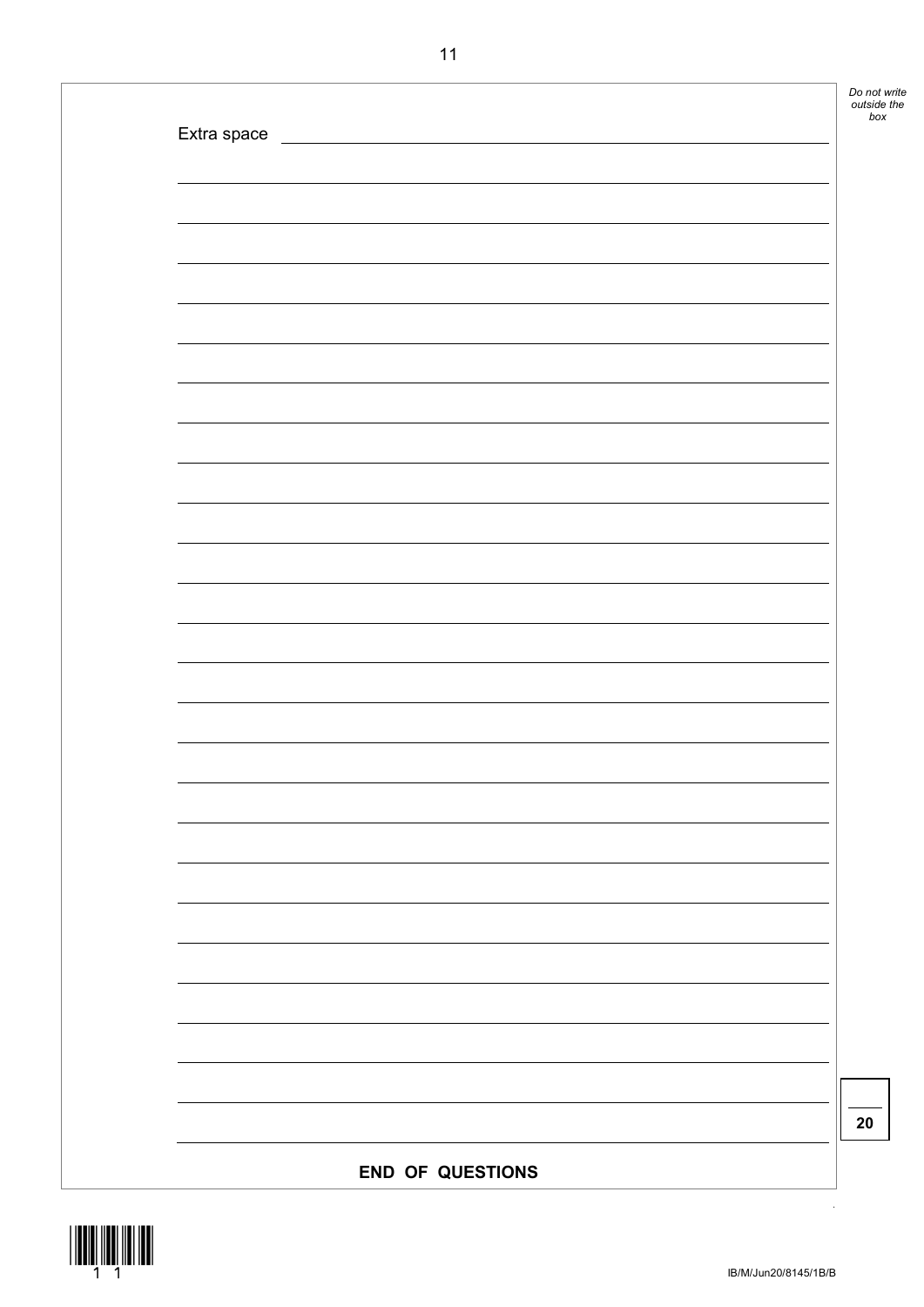

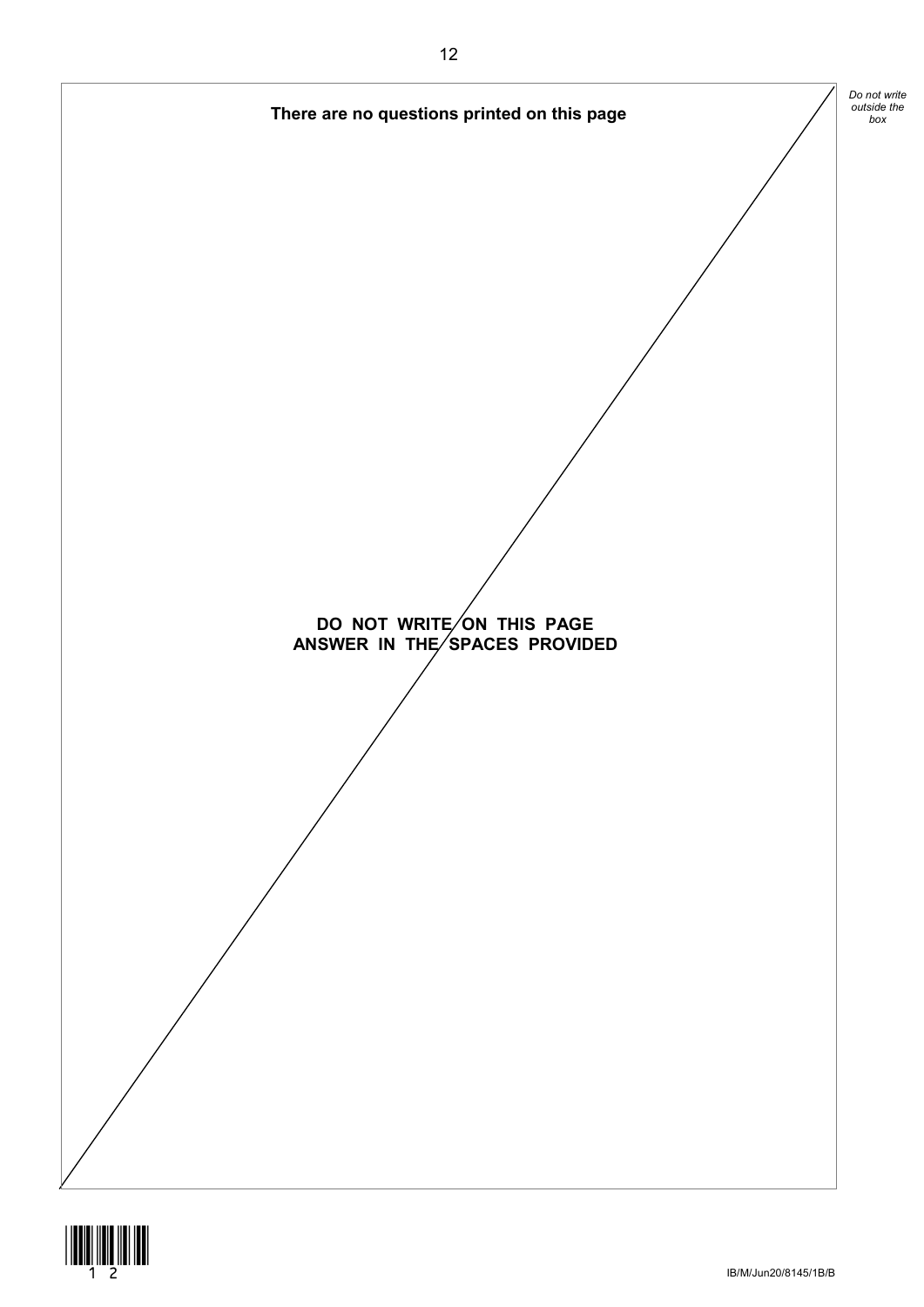| Question<br>number | Additional page, if required.<br>Write the question numbers in the left-hand margin. |  |
|--------------------|--------------------------------------------------------------------------------------|--|
|                    |                                                                                      |  |
|                    |                                                                                      |  |
|                    |                                                                                      |  |
|                    |                                                                                      |  |
|                    |                                                                                      |  |
|                    |                                                                                      |  |
|                    |                                                                                      |  |
|                    |                                                                                      |  |
|                    |                                                                                      |  |
|                    |                                                                                      |  |
|                    |                                                                                      |  |
|                    |                                                                                      |  |
|                    |                                                                                      |  |
|                    |                                                                                      |  |
|                    |                                                                                      |  |
|                    |                                                                                      |  |
|                    |                                                                                      |  |
|                    |                                                                                      |  |
|                    |                                                                                      |  |
|                    |                                                                                      |  |
|                    |                                                                                      |  |
|                    |                                                                                      |  |
|                    |                                                                                      |  |
|                    |                                                                                      |  |
|                    |                                                                                      |  |
|                    |                                                                                      |  |
|                    |                                                                                      |  |
|                    |                                                                                      |  |
|                    |                                                                                      |  |
|                    |                                                                                      |  |
|                    |                                                                                      |  |
|                    |                                                                                      |  |
|                    |                                                                                      |  |
|                    |                                                                                      |  |
|                    |                                                                                      |  |
|                    |                                                                                      |  |
|                    |                                                                                      |  |
|                    |                                                                                      |  |
|                    |                                                                                      |  |
|                    |                                                                                      |  |



ı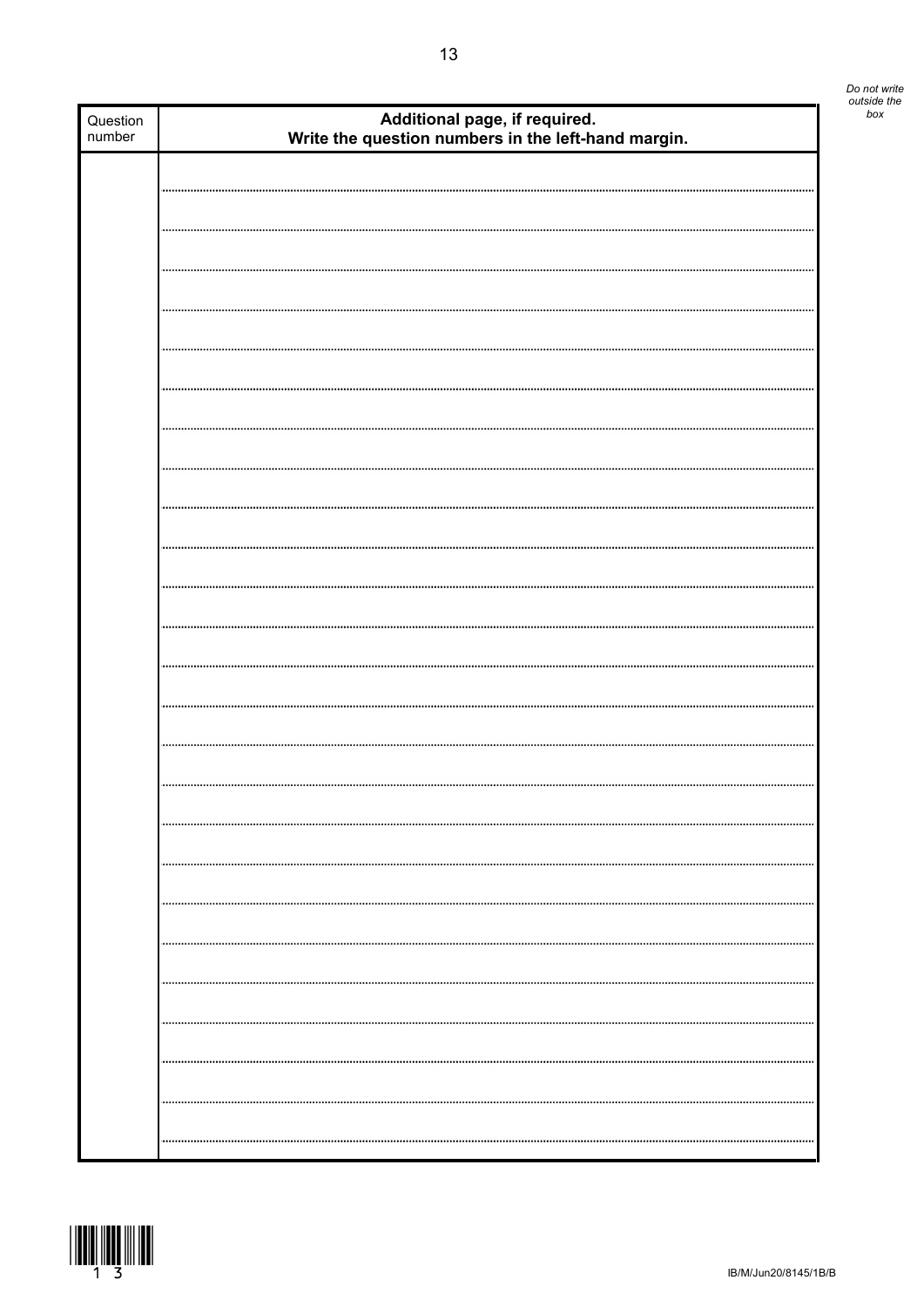| Question<br>number | Additional page, if required.<br>Write the question numbers in the left-hand margin. | bo |
|--------------------|--------------------------------------------------------------------------------------|----|
|                    |                                                                                      |    |
|                    |                                                                                      |    |
|                    |                                                                                      |    |
|                    |                                                                                      |    |
|                    |                                                                                      |    |
|                    |                                                                                      |    |
|                    |                                                                                      |    |
|                    |                                                                                      |    |
|                    |                                                                                      |    |
|                    |                                                                                      |    |
|                    |                                                                                      |    |
|                    |                                                                                      |    |
|                    |                                                                                      |    |
|                    |                                                                                      |    |
|                    |                                                                                      |    |
|                    |                                                                                      |    |
|                    |                                                                                      |    |
|                    |                                                                                      |    |
|                    |                                                                                      |    |
|                    |                                                                                      |    |
|                    |                                                                                      |    |
|                    |                                                                                      |    |
|                    |                                                                                      |    |
|                    |                                                                                      |    |
|                    |                                                                                      |    |
|                    |                                                                                      |    |
|                    |                                                                                      |    |
|                    |                                                                                      |    |
|                    |                                                                                      |    |
|                    |                                                                                      |    |
|                    |                                                                                      |    |
|                    |                                                                                      |    |
|                    |                                                                                      |    |
|                    |                                                                                      |    |
|                    |                                                                                      |    |

.....................



. . . . . . . . . . . . . . . . .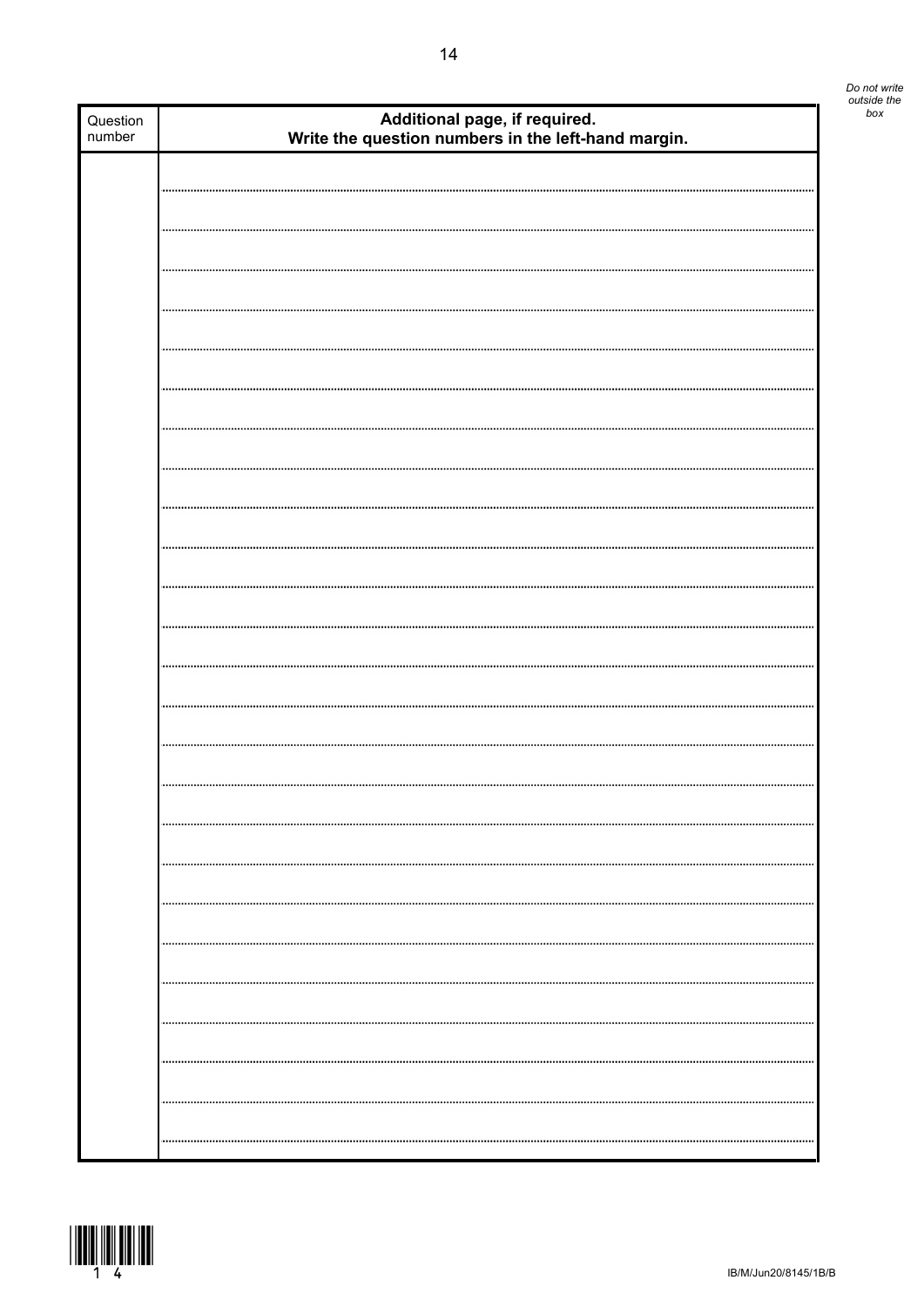| Question<br>number | Additional page, if required.<br>Write the question numbers in the left-hand margin. |  |
|--------------------|--------------------------------------------------------------------------------------|--|
|                    |                                                                                      |  |
|                    |                                                                                      |  |
|                    |                                                                                      |  |
|                    |                                                                                      |  |
|                    |                                                                                      |  |
|                    |                                                                                      |  |
|                    |                                                                                      |  |
|                    |                                                                                      |  |
|                    |                                                                                      |  |
|                    |                                                                                      |  |
|                    |                                                                                      |  |
|                    |                                                                                      |  |
|                    |                                                                                      |  |
|                    |                                                                                      |  |
|                    |                                                                                      |  |
|                    |                                                                                      |  |
|                    |                                                                                      |  |
|                    |                                                                                      |  |
|                    |                                                                                      |  |
|                    |                                                                                      |  |
|                    |                                                                                      |  |
|                    |                                                                                      |  |
|                    |                                                                                      |  |
|                    |                                                                                      |  |
|                    |                                                                                      |  |
|                    |                                                                                      |  |
|                    |                                                                                      |  |
|                    |                                                                                      |  |
|                    |                                                                                      |  |
|                    |                                                                                      |  |
|                    |                                                                                      |  |
|                    |                                                                                      |  |
|                    |                                                                                      |  |
|                    |                                                                                      |  |
|                    |                                                                                      |  |
|                    |                                                                                      |  |
|                    |                                                                                      |  |
|                    |                                                                                      |  |
|                    |                                                                                      |  |
|                    |                                                                                      |  |
|                    |                                                                                      |  |
|                    |                                                                                      |  |



 $\overline{\phantom{a}}$ 

*Do not write outside the*